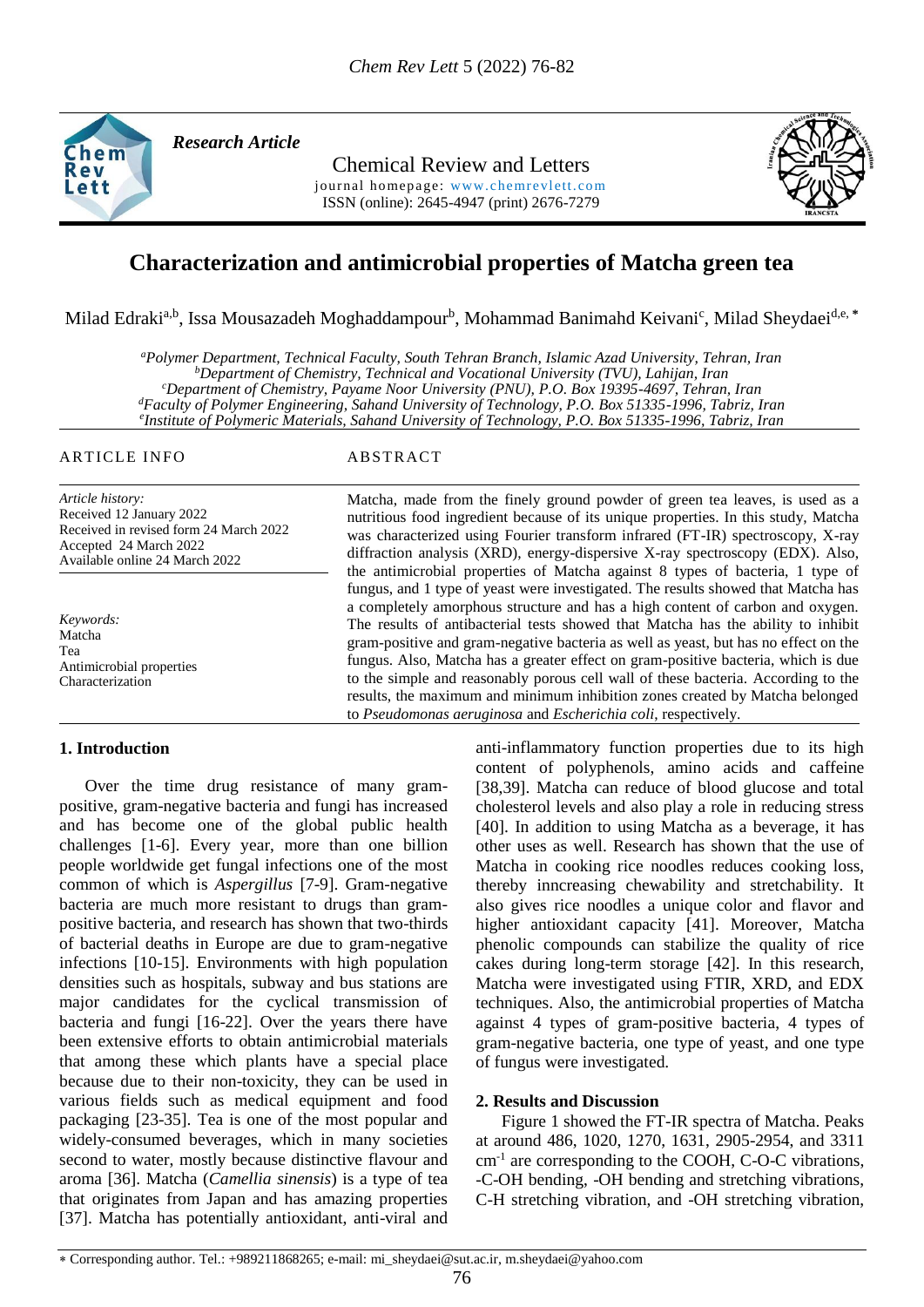respectively [43-52]. The peaks at 1143 and 1375-1523  $cm<sup>-1</sup>$  are related to the C=O vibrations [52].



**Figure 1.** FT-IR pattern of Matcha

 XRD pattern of Matcha are shown in Figure 2. As can be seen, Matcha has a completely amorphous structure. Research has shown that Matcha in combination with starch can reduce its crystallinity [41]. Matcha polyphenolic compounds can form hydrogen bonds with starch chains and prevent the formation of double helices of amylose and amylopectin [42].



**Figure 2.** XRD pattern of Matcha

 Figure 3 showed EDX analysis of Matcha. As can be seen, more than 80 *wt.*% of Matcha contains carbon and oxygen. Matcha has many chemical compounds, but a wide range of compounds consists of four main catechins (epicatechin, epicatechin-3-gallate, epigallocatechin, and epigallocatechin-3-gallate) that originate from a type of phenolic compound [36]. Other chemical compounds in Matcha include caffeine, phenolic acids, rutin, quercetin, vitamin C, chlorophyll, flavonoid, and theanine [36,43]. All Matcha compounds are high in oxygen and carbon [43].



**Figure 3.** Elemental analysis of Matcha

In recent years, the high resistance of many bacteria has become relatively worring, therfore having great costs on human societies and has become one of the biggest health challenges [53-59]. Bacteria have the ability to form biofilm structures, which exacerbates the infection [60-61]. In fact, biofilm is a community of microbial cells that are surrounded by an extracellular matrix consisting of exopolysaccharide, protein, and DNA [60- 63]. This matrix has a protective role against various factors that prevent the penetration of antimicrobial compounds and proper function [60,61,64]. One of the best candidates for controlling antibiotic-resistant bacteria are medicinal plants, the benefits of which include reduced production costs, low side effects and no environmental problems [65,66]. Many medical systems use herbal remedies to treat various infections caused by bacterial strains [67]. Plant-derived antimicrobials may have weak performance compared to antibiotics, but drug resistance, side effects, limit the effectiveness of antibiotics [67,68]. In addition, herbal remedies can have inhibitory effects, even at very low doses [67]. Much research has been done on the antibacterial properties of plants. Ili´c et al. [69] investigated the antimicrobial properties of methanol extracts goji berries were investigated against *Staphylococcus aureus*, *Staphylococcus epidermidis*, *Enterococcus faecalis*, *Escherichia coli*, *Klebsiella pneumoniae*, *Salmonella enterica*, *Pseudomonas aeruginosa*, and *Candida albicans*. The results showed that the yellow goji berry extract showed the highest level of flavonoids and the best antimicrobial properties. Bendjedid et al. [70] investigated the antimicrobial of leaves extracts and fractions of Aloe vera against *Staphylococcus aureus*, *Bacillus cereus*, *Escherichia coli*, *Pseudomonas aeruginosa*, and *Acinetobacter baumannii*. The results has shown that yields of methanol, chloroform, ethyl acetate, n-butanol, aqueous,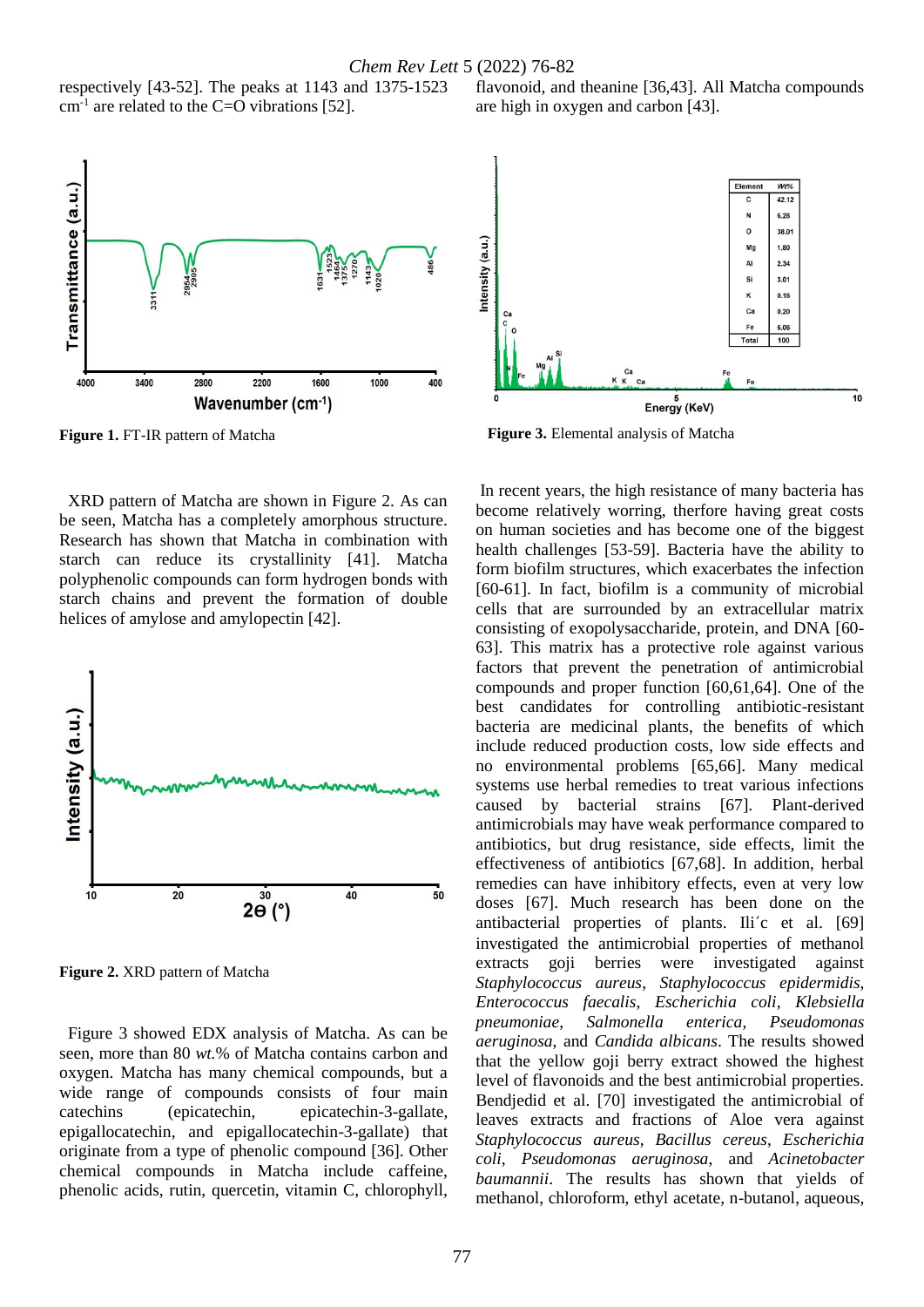# *Chem Rev Lett* 5 (2022) 76-82

acetone extracts are respectively 20.56% ± 0.38, 3.4% ± 0.11, 1.58 %  $\pm$  0.12, 14.1 6%  $\pm$  0.11, 13.56%  $\pm$  0.78, 0.68% ± 0.50. Moreover, the n-butanol fraction on acetone and methanol extracts has positive effect against all the bacteria. Subramani et al.[71] investigated the antibacterial and textural properties of cotton fabrics using herbal nanoparticles from *Azadirachta indica* (neem) against *Staphylococcus aureus* and *Escherichia coli*. The results showed that the agar loaded with nanoparticles had the maximum zone of inhibition against *Escherichia coli* and *Staphylococcus aureus* bacteria at a concentration of  $100$  mg ml<sup>-1</sup>. Here, the antimicrobial properties of Matcha against 8 types of bacteria, 1 type of fungus and 1 type of yeast were investigated (see Table 1) and determination of tiny growth inhibitory concentration (MIC) and determination of minimum bacterial lethal concentration (MBC) has been done and the results are shown in Tables 2 and Figure 4. Also, Macha antimicrobial results was compared with the effectiveness antibiotics rifampin, gentamicin, and nystatin (see Table 3).

|                    | <b>Table 1.</b> Microorganisms used to evaluate the antimicrobial |
|--------------------|-------------------------------------------------------------------|
| activity of Matcha |                                                                   |

| Yeasts                                 | <b>Fungus</b>                           | Gram-<br>negative<br>bacteria                                  | <b>Gram-positive</b><br><b>bacteria</b>          |
|----------------------------------------|-----------------------------------------|----------------------------------------------------------------|--------------------------------------------------|
| Candida<br>albicans<br>(ATCC<br>10231) | Aspergillus<br>niger<br>(ATCC<br>16404) | Escherichia<br>coli (ATCC<br>10536)                            | <b>Bacillus</b><br>subtilis (ATCC<br>6633)       |
|                                        |                                         | Pseudomonas<br>aeruginosa<br>(ATCC<br>27853)                   | <i>Staphylococcus</i><br>aureus (ATCC<br>29737)  |
|                                        |                                         | Salmonella<br><i>paratyphi-A</i><br>serotype<br>(ATCC<br>5702) | Staphylococcus<br>epidermidis<br>(CIP 81.55)     |
|                                        |                                         | Shigella<br>dysenteriae<br>(PTCC 1188)                         | <i>Streptococcus</i><br>pyogenes<br>(ATCC 19615) |

**Table 2.** Antimicrobial activity of Matcha

| <b>Type of microorganism</b> | <b>Matcha</b> |            |            |  |
|------------------------------|---------------|------------|------------|--|
|                              | <b>DD</b>     | <b>MIC</b> | <b>MBC</b> |  |
| <b>ATCC 6633</b>             | 7             | 500        | 1000       |  |
| <b>ATCC 29737</b>            | 12            | 1000       | >1000      |  |
| <b>CIP 81.55</b>             | 14            | 500        | >1000      |  |
| <b>ATCC 19615</b>            | 11            | 125        | 125        |  |
| <b>ATCC 10536</b>            | 6             | 250        | 500        |  |
| <b>ATCC 27853</b>            | 18            | 250        | 1000       |  |
| <b>ATCC 5702</b>             | 8             | 500        | 1000       |  |
| <b>PTCC 1188</b>             | 10            | 500        | 1000       |  |
| <b>ATCC 10231</b>            | 2             | 250        | 250        |  |
| <b>ATCC 16404</b>            |               |            |            |  |

Note:

\* DD: Disk diffusion method, inhibition zones in diameter (mm) around the impregnated disk.

\*\* DD: 900 μg per well.

\*\*\* Concentrations of MIC and MBC as μg/mL



**Figure 4.** Observations on inhibition zone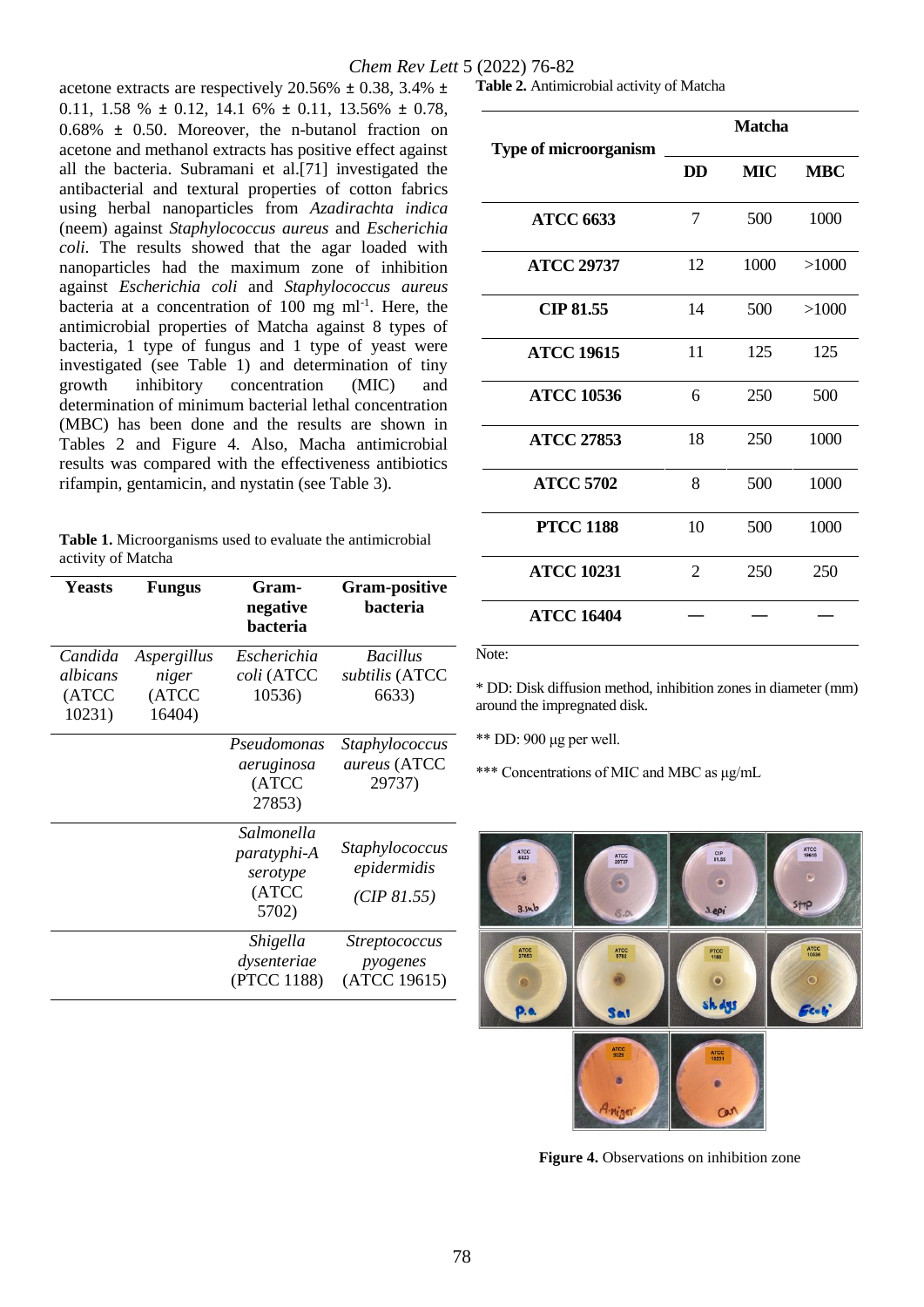| Table 3. Results of antimicrobial activity of antibiotics on |  |
|--------------------------------------------------------------|--|
| microorganisms                                               |  |

| <b>Type of</b>                               |                        |           |    | Rifampin Gentamicin Nystatin |           |           |           |
|----------------------------------------------|------------------------|-----------|----|------------------------------|-----------|-----------|-----------|
| microorganism MIC DD MIC DD                  |                        |           |    |                              |           | MIC DD    |           |
| <b>ATCC</b>                                  | 6633                   | 62.5      | 19 | 7.80                         | 30        | $NA^a$    | <b>NA</b> |
|                                              | ATCC 29737 31.25 21    |           |    | 3.90                         | 27        | NA        | <b>NA</b> |
| $\mathbf{CIP}$                               | 81.55                  | 3.90      | 27 | 3.90                         | 45        | NA –      | <b>NA</b> |
|                                              | <b>ATCC 19615 7.80</b> |           | 15 | 3.90                         | 30        | NA        | <b>NA</b> |
|                                              | ATCC 10536 31.25 10    |           |    | 62.50                        | 23        | NA        | <b>NA</b> |
|                                              | ATCC 27853 62.50 -     |           |    | 15.60                        | 20        | NA        | <b>NA</b> |
| <b>ATCC</b>                                  | 5702 31.25             |           | 8  | 7.80                         | 18        | <b>NA</b> | <b>NA</b> |
| <b>PTCC</b>                                  | 1188                   | 31.25     | 9  | 7.80                         | 18        | <b>NA</b> | <b>NA</b> |
| <b>ATCC</b>                                  | 10231                  | NA        | NA | NA                           | <b>NA</b> | 125       | 33        |
| <b>ATCC</b><br>$N_{\alpha \tau \alpha \tau}$ | 16404                  | <b>NA</b> | NA | <b>NA</b>                    | <b>NA</b> | 31.2      | 30        |

Note:

\* NA: No Active

 As the results in Table 2 show, Matcha has the ability to inhibit the yeast and all bacteria but has no effects on the fungus. Several factors contribute to the antibacterial activity of Matcha. Polyphenols are present in all plants and an important role as a defensive shield against plant pathogens, animal herbivore aggression, rainfall and ultraviolet rays. Polyphenols have the ability to suppress by membrane perturbation, reduction of host ligands adhesion, and neutralizing bacterial toxins [72]. They inhibit *Pseudomonas aeruginosa via* damaging the cell membrane by releasing small cell molecules [73,74]. Epigallocatechin gallate (one of the four main catechins in Matcha) can bind directly to peptidoglycan (a major component of the bacteria cell wall) and break crosslinking bridges of the peptidoglycan layer [75]. Also, epigallocatechin gallate can perturb the function of cell walls and membranes by disrupting the signaling pathways of bacteria [76]. Research has shown that epigallocatechin gallate can prevent influenza virus infection by binding to the viral hemagglutinin [72]. Another chemical compound in Matcha is flavonoids, that due to their hydrophobicity, can penetrate cell phospholipid membranes and exert their antibacterial activity inside the cell [72,75]. Different mechanisms for the antibacterial activity of theanine in inhibiting bacterial growth have been reported, such as cell the permeabilization of the cell membrane, destabilization of the cytoplasmic membrane, and direct actions on microbial metabolism [72,76]. Research has shown that phenolic acids have antibacterial activity against *Staphylococcus aureus*, *Listeria monocytogenes*,

*Escherichia coli*, and *Pseudomonas aeruginosa* [72]. As the results show, Matcha is more effective against grampositive bacteria. In fact, gram-positive bacteria have a simple cell wall that is reasonably porous and it is easier to penetrate them, but gram-negative bacteria have complex cell wall structures with a less porous outer layer [77-80]. It can be said that Matcha contains an army of antimicrobial agents. According to the results, it can be said that in addition to a beverage, Matcha can be considered as an antibiotic of plant origin and can be used in many sanitary such as toothbrushes or medical devices such as urinary catheters.

# **3. Experimental**

# *3.1. General*

 Matcha Green Tea Powder (Camellia sinensis) was purchased from Arifoğlu Company (Turkey). Dimethyl sulfoxide was purchased from Merck Company. FT-IR spectra of the samples were recorded on an Equinox 55 spectrometer (Bruker, Germany). XRD measurements were carried out using an Xpert Pro MPD diffractometer (Panalytical, Netherlands). Also, EDX was carried out on a JSM 6360LV instrument.

# *3.2. Antimicrobial test*

 The antimicrobial properties of Matcha was investigated according to the procedure described in the literature [23,81,82]. Briefly, plates containing Mueller Hinton Agar culture medium were prepared, wells were created on the culture medium, and then bacterial suspensions in uniform conditions at the culture medium have been followed. Also, Matcha dissolved in dimethyl sulfoxide used to determine inhibition zones by disk diffusion method. Moreover, the MIC for microorganisms' sensitivity to Matcha was calculated by microdilution method.

# **4. Conclusion**

 To sum up, Matcha characterize and antimicrobial properties were investigated. The results showed that Matcha has inhibitory and kill properties against bacteria and yeast. These antibacterial properties are from compounds of flavonoids, theanine, phenolic acids and especially from catechins. The four main catechins, which include epicatechin, epicatechin, epicatechin-3 gallate, epigallocatechin, and epigallocatechin-3-gallate are the most important antimicrobial compounds of Matcha, which originate from a phenolic compound. Based on the results, it can be said that Matcha is one of the most valuable antibiotics of plant origin, which unfortunately has not yet been introduced in many countries and is not used.

#### **References**

[1] N. Woodford and D. M. Livermore, Infections caused by Gram-positive bacteria: a review of the global challenge. *J. Infect*., 59 (2009) S4-S16.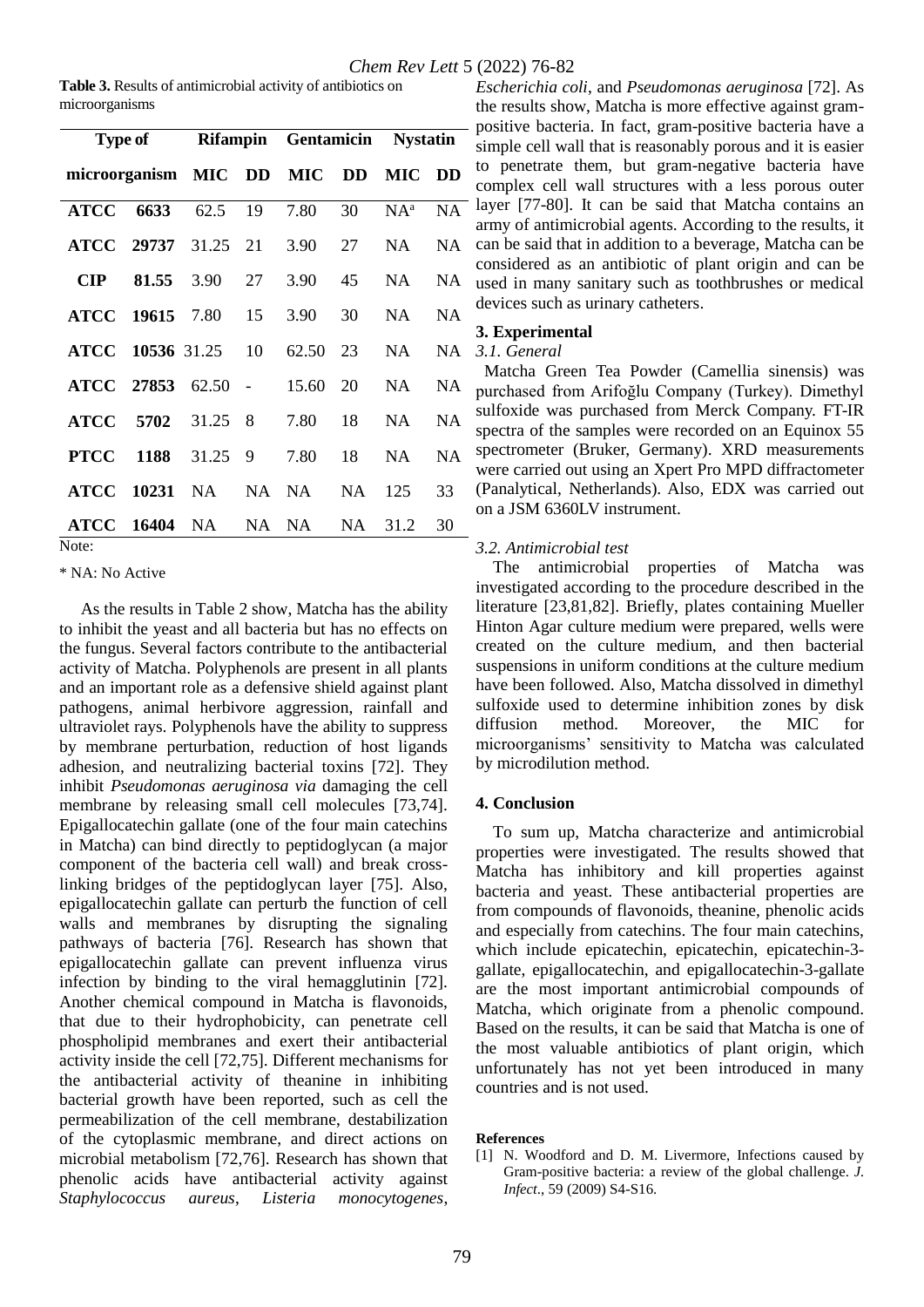- [2] I. Irwansyah,Y. Q. Li, W. Shi, D. Qi, W. R. Leow, M. B. Tang, S. Li and X. Cheng, Gram-Positive Antimicrobial Activity of Amino Acid-Based Hydrogels. *Adv. Mater*., 27 (2015) 648-654.
- [3] L. Brown, J. M. Wolf, R. Prados-Rosales and A. Casadevall, Through the wall: extracellular vesicles in Gram-positive bacteria, mycobacteria and fungi. *Nat Rev Microbiol*., 13 (2015) 620-630.
- [4] G. Ramachandran, Gram-positive and gram-negative bacterial toxins in sepsis: a brief review. *Virulence*., 5 (2014) 213-218.
- [5] B. Y. Tischler and T. M. Hohl, Menacing mold: recent advances in *Aspergillus* pathogenesis and host defense. *J. Mol. Biol*., 431 (2019) 4229-4246.
- [6] E. Schuster, N. Dunn-Coleman, J. C. Frisvad and P. W. Van Dijck, On the safety of *Aspergillus niger* – a review. *Appl Microbiol Biotechnol*., 59 (2002) 426-435.
- [7] A. Zakaria, M. Osman, F. Dabboussi, R. Rafei, H. Mallat, N. Papon, J. P. Bouchara and M. Hamze, Recent trends in the epidemiology, diagnosis, treatment, and mechanisms of resistance in clinical Aspergillus species: a general review with a special focus on the Middle Eastern and North African region. *J. Macromol. J Infect Public Health*., 13 (2020) 1-10.
- [8] D. C. Cole, N. P. Govender, A. Chakrabarti, J. Sacarlal and D. W. Denning, Improvement of fungal disease identification and management: combined health systems and public health approaches. *Lancet Infect Dis*., 17 (2017):e412-e419.
- [9] A. Chowdhary, C. Sharma and J. F. Meis, Azole-resistant *aspergillosis*: epidemiology, molecular mechanisms, and treatment. *J Infect Dis*., 216 (2017) S436-S444.
- [10] B. Jubeh, Z. Breijyeh and R. Karaman, Resistance of grampositive bacteria to current antibacterial agents and overcoming approaches. *Molecules*., 25 (2020) 2888.
- [11] M. Sheydaei, V. Pouraman, E. Alinia-Ahandani and S. Shahbazi-Ganjgah, PVCS/GO nanocomposites: investigation of thermophysical, mechanical and antimicrobial properties. *J. Sulfur Chem*., (2022):1-15. DOI: 10.1080/17415993.2022.2036151.
- [12] D. Hammoudi Halat and C. Ayoub Moubareck, The current burden of carbapenemases: Review of significant properties and dissemination among gram-negative bacteria. *Antibiotics*., 9 (2020) 186.
- [13] S. Karakonstantis, E. I. Kritsotakis and A. Gikas, Pandrugresistant Gram-negative bacteria: a systematic review of current epidemiology, prognosis and treatment options. *J. Antimicrob. Chemother*., 75 (2020) 271-282.
- [14] A. Mazzariol, A. Bazaj and G. Cornaglia, Multi-drugresistant Gram-negative bacteria causing urinary tract infections: a review. *J. Chemother*., 29 (2017) 2-9.
- [15] M. Arzanlou, W. C. Chai and H. Venter, Intrinsic, adaptive and acquired antimicrobial resistance in Gram-negative bacteria. *Essays Biochem*., 61 (2017) 49-59.
- [16] B. Mehrad, N. M. Clark, G. G. Zhanel and J. P. Lynch III, Antimicrobial resistance in hospital-acquired gram-negative bacterial infections. *Chest*., 147 (2015) 1413-1421.
- [17] M. Sheydaei, E. Edraki, I. Mousazadeh Moghaddampour and E. Alinia-Ahandani, Poly(butylene trisulfide)/ $\text{SiO}_2$ nanocomposites: cure and effect of  $SiO<sub>2</sub>$  content on mechanical and thermophysical properties. *J. Sulfur Chem*., (2022):1-13. DOI: 10.1080/17415993.2022.2040503.
- [18] T. J. Macdonald, K. Wu, S. K. Sehmi, S. Noimark, W. J. Peveler, H. Du Toit, N. H. Voelcker, E. Allan, A. J. MacRobert, A. Gavriilidis and I. P. Parkin, Thiol-capped gold nanoparticles swell-encapsulated into polyurethane as

powerful antibacterial surfaces under dark and light conditions. *Sci Rep*., 16 (2016) 1-11.

- [19] E. Alinia-Ahandani and M. Sheydaei, Overview of the introduction to the new coronavirus (Covid19): A Review. *J Med Biol Sci Res*., 6 (2020) 14-20.
- [20] A. Boix-Amorós, C. Martinez-Costa, A. Querol, M. C. Collado and A. Mira, Multiple approaches detect the presence of fungi in human breastmilk samples from healthy mothers. *Sci Rep*., 7 (2017) 1-13.
- [21] S. Fujiyoshi, D. Tanaka and F. Maruyama, Transmission of airborne bacteria across built environments and its measurement standards: a review. *Front. Microbiol*., 8 (2017) 2336.
- [22] L. H. Taylor, S. M. Latham and M. E. Woolhouse, Risk factors for human disease emergence. *Philos. Trans. R. Soc. London, Ser. B: Biological Sciences*., 356 (2001) 983-989.
- [23] M. Edraki, I. M. Moghaddampour, E. Alinia-Ahandani, M. Banimahd Keivani and M. Sheydaei, Ginger intercalated sodium montmorillonite nano clay: assembly, characterization, and investigation antimicrobial properties. *Chem Rev Lett*., 4 (2021) 120-129.
- [24] A. A. Al-Fregi, B. K. Al-Salami, Z. K. Al-Khazragie and A. Z. Al-Rubaie, Synthesis, characterization and antibacterial studies of some new tellurated azo compounds. *Phosphorus Sulfur Silicon Relat. Elem*., 194 (2019) 33-38.
- [25] E. Alinia-Ahandani, Z. Alizadeh-Tarpoei, M. Sheydaei, Z. Selamoglu and M. Alinia-Ahandani, A New Perspective on the Introduction of Some Medicinal Plants for Oral Health and Teeth. *Adv Dent & Oral Health*., 15 (2022) 001-005.
- [26] B. Narayana, B. V. Ashalatha, K. K. Vijaya Raj and N. S. Kumari, Synthesis of Some New 4-{2-[(Aryl) amino]-1, 3 thiazol4-yl} benzene-1, 2-diols as Possible Antibacterial and Antifungal Agents. *Phosphorus Sulfur Silicon Relat. Elem*., 181 (2006) 1381-1389.
- [27] Z. Ngaini, F. Rasin, W. S. Wan Zullkiplee and A. N. Abd Halim, Synthesis and molecular design of mono aspirinate thiourea-azo hybrid molecules as potential antibacterial agents. *Phosphorus Sulfur Silicon Relat. Elem*., 196 (2020) 275-282.
- [28] S. J. Owonubi, C. N. Ateba and N. Revaprasadu, Coassembled  $ZnO-Fe<sub>2</sub>O<sub>3x</sub>-CuO<sub>x</sub>$  nano-oxide materials for antibacterial protection. *Phosphorus Sulfur Silicon Relat. Elem*., 195 (2020) 981-987.
- [29] E. Alinia-Ahandani, Z. Alizadeh-Terepoei, M. Sheydaei and F. Peysepar-Balalami, Assessment of soil on some heavy metals and its pollution in Roodsar-Iran. *Biomed J Sci & Tech Res*., 28 (2020) 21977- 21979.
- [30] E. Alinia-Ahandani, Z. Alizadeh-Terepoei and M. Sheydaei, Some pointed medicinal plants to treat the tick-borne disease. *Op Acc J Bio Sci & Res*., 1 (2020) 1-3.
- [31] E. Alinia-Ahandani, M. Sheydaei, B. Shirani-Bidabadi and Z. Alizadeh-Terepoei, Some effective medicinal plants on cardiovascular diseaaes in Iran-a review. *J Glob Trends Pharm Sci*., 11 (2020) 8021-8033.
- [32] R. Namivandi-Zangeneh, E. H. Wong and C. Boyer, Synthetic Antimicrobial Polymers in Combination Therapy: Tackling Antibiotic Resistance. *ACS Infect. Dis*., 7 (2021) 215-253.
- [33] M. I. Ahamed and R. Prasad, Advanced Antimicrobial Materials and Applications. Springer, Singapore. (2021).
- [34] A. Jain, L. S. Duvvuri, S. Farah, N. Beyth, A. J. Domb and W. Khan, Antimicrobial polymers. *Adv. Healthcare Mater*., 3 (2014) 1969-1985.
- [35] L. Timofeeva and N. Kleshcheva, Antimicrobial polymers: mechanism of action, factors of activity, and applications. *Appl Microbiol Biotechnol*., 89 (2011) 475-492.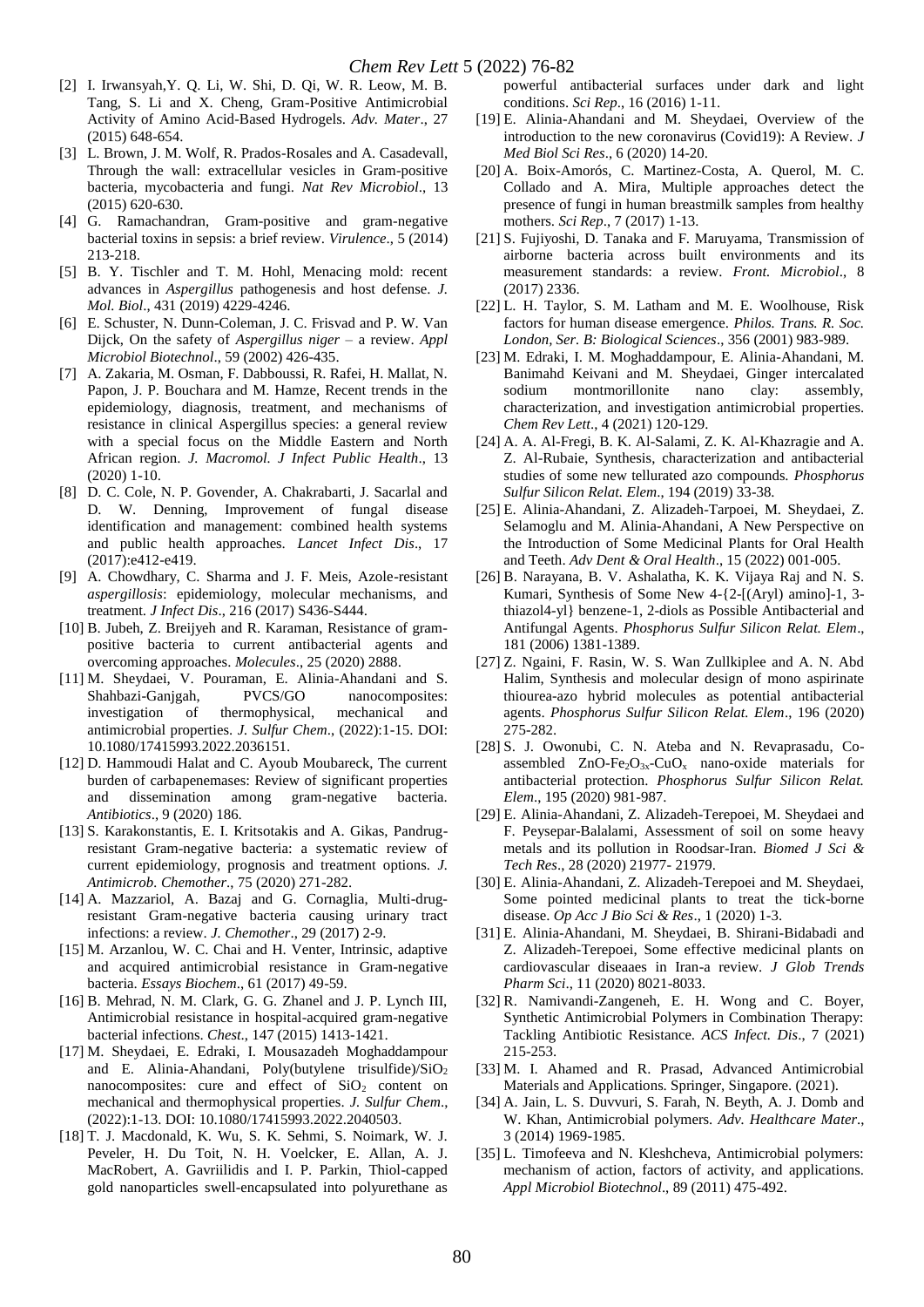- [36] J. Kochman, K. Jakubczyk, J. Antoniewicz, H. Mruk and K. Janda, Health benefits and chemical composition of matcha green tea: A review. *Molecules*., 26 (2021) 85.
- [37] K. Jakubczyk, J. Kochman, A. Kwiatkowska, J. Kałduńska, K. Dec, D. Kawczuga and K. Janda, Antioxidant properties and nutritional composition of matcha green tea. *Foods*., 9 (2020) 483.
- [38] A. Burcuș, E. Vamanu, I. Sârbu and A. Petre , Antioxidant, anti-inflammatory, and antibacterial potential of different drinks based on Matcha tea. *IOP Conf. Ser.: Mater. Sci. Eng*., 374 (2018) 012072.
- [39] P. Xu, L. Ying, G. Hong and Y. Wang, The effects of the aqueous extract and residue of Matcha on the antioxidant status and lipid and glucose levels in mice fed a high-fat diet. *Food & function*., 7 (2016) 294-300.
- [40] T. Koláčková, K. Kolofiková, I. Sytařová, L. Snopek, D. Sumczynski and J. Orsavová, Matcha tea: analysis of nutritional composition, phenolics and antioxidant activity. *Plant Foods Hum Nutr*., 75 (2020) 48-53.
- [41] Y. Li, J. Xiao, J. Tu, L. Yu and L. Niu, Matcha-fortified rice noodles: Characteristics of in vitro starch digestibility, antioxidant and eating quality. *LWT*. 149 (2021) 111852.
- [42] J. W. Zhao, W. X. Hu and F. S. Chen, Effect of polyphenolic compounds on starch retrogradation and in vitro starch digestibility of rice cakes under different storage temperatures. *Food Biophysics*., (2021) 1-12, doi: 10.1007/s11483-021-09701-y.
- [43] J. Xia, D. Wang, P. Liang, D. Zhang, X. Du, D. Ni and Z. Yu, Vibrational (FT-IR, Raman) analysis of tea catechins based on both theoretical calculations and experiments. *Biophys. Chem*., 256 (2020) 106282.
- [44] M. Sheydaei, S. Talebi and M. Salami-Kalajahi, Synthesis of ethylene dichloride-based polysulfide polymers: investigation of polymerization yield and effect of sulfur content on solubility and flexibility. *J. Sulfur Chem*., 42 (2021) 67-82.
- [45] M. Sheydaei, M. Edraki, E. Alinia-Ahandani, E. O. Rufchahi and P. Ghiasvandnia, Poly (*p*-xylene disulfide) and poly (*p*xylene tetrasulfide): synthesis, cure and investigation of mechanical and thermophysical properties. *J. Macromol. Sci. Part A Pure Appl. Chem*., 58 (2020) 52-58.
- [46] M. Sheydaei, S. Talebi and M. Salami-Kalajahi, Synthesis, characterization, curing, thermophysical and mechanical properties of ethylene dichloride-based polysulfide polymers. *J. Macromol. Sci. Part A Pure Appl. Chem*., 58 (2021) 344-352.
- [47] M. Sheydaei, M. Edraki, S. Javanbakht, E. Alinia-Ahandani, M. Soleimani and A. Zerafatkhah, Poly (butylene disulfide) and poly (butylene tetrasulfide): synthesis, cure and investigation of polymerization yield and effect of sulfur content on mechanical and thermophysical properties. *Phosphorus, Sulfur, Silicon Relat. Elem*., 196 (2021) 578- 584.
- [48] M. Sheydaei, M. Edraki, E. Alinia-Ahandani and E. Nezhadghaffar-Borhani, Polyvinyl chloride: chemical modification and investigation of structural and thermal properties. *J Sulfur Chem*., 42 (2021) 397-409.
- [49] M. Sheydaei, M. Edraki, E. Alinia-Ahandani and E. Nezhadghaffar-Borhani, Poly (ethylene disulfide)/carbon fiber composites: cure and effect of fiber content on mechanical and thermal properties. *J Sulfur Chem*., 42 (2021) 614-627.
- [50] M. A. Bagherinia, M. Sheydaei and M. Giahi, Graphene oxide as a compatibilizer for polyvinyl chloride/rice straw composites. *J. Polym. Eng*., 37 (2017) 661-670.
- [51] M. Sheydaei, H. Jabari and H. Ali-Asgari Dehaghi, Synthesis and characterization of ethylene-xylene-based polysulfide block-copolymers using the interfacial polymerization method. *J Sulfur Chem*., 37 (2016) 646-655.
- [52] B.D Mistry B.D, A Handbook of Spectroscopic Data Chemistry. Oxford Book Company: Jaipur. (2009).
- [53] N. Woodford, and D. M. Livermore, Infections caused by Gram-positive bacteria: a review of the global challenge. *J. Infect*., 59 (2009) S4-S16.
- [54] I. Irwansyah, Y. Q. Li, W. Shi, D. Qi, W. R. Leow, M. B. Tang, S. Li and X. Chen, Gram-Positive Antimicrobial Activity of Amino Acid-Based Hydrogels. *Adv. Mater*., 27 (2015) 648-654.
- [55] M. Sheydaei and E. Alinia-Ahandani, Cancer and the role of polymeric-carriers in diagnosis and treatment. *J Fasa Univ Med Sci*., 10 (2020) 2408-2421.
- [56] M. Sheydaei and E. Alinia-Ahandani, Cancer and Polymeric-Carriers. *Biomed J Sci & Tech Res*., 31 (2020) 24107-24110.
- [57] M. Arzanlou, W. C. Chai and H. Venter, Intrinsic, adaptive and acquired antimicrobial resistance in Gram-negative bacteria. *Essays Biochem*., 61 (2017) 49-59.
- [58] M. Sheydaei and E. Alinia-Ahandani and P. Ghiasvandnia, Cancer and The Role of Polymer-Carriers in Drug Delivery. *J Genet Cell Biol*., 4 (2020) 217-220.
- [59] M. Sheydaei and E. Alinia-Ahandani, Breast cancer and the role of polymer-carriers in treatment. *Biomed J Sci & Tech Res*., 45 (2021) 27057-27061.
- [60] M. Mohammadi, F. Masoumipour, M. Hassanshahian and T. Jafarinasab, Study the antibacterial and antibiofilm activity of Carum copticum against antibiotic-resistant bacteria in planktonic and biofilm forms. *Microb. Pathogen*., 129 (2019) 99-105.
- [61] S. Saeidi, N. A. Boroujeni, H. Ahmadi and M. Hassanshahian, Antibacterial activity of some plant extracts against extended-spectrum beta-lactamase producing Escherichia coli isolates. *Jundishapur J. Microbiol*., 8 (2015) e15434.
- [62] Z. Mohsenipour and M. Hassanshahian, The inhibitory effect of Thymus vulgaris extracts on the planktonic form and biofilm structures of six human pathogenic bacteria. *Avicenna J Phytomed*., 5 (2015) 309-317.
- [63] Z. Sepehri, F. Javadian, D. Khammari and M. Hassanshahian, Antifungal effects of the aqueous and ethanolic leaf extracts of Echinophora platyloba and Rosmarinus officinalis. *Curr Med Mycol*., 2 (2016) 16-25.
- [64] N. Savithramma, M. L. Rao and D. Suhrulatha, Screening of medicinal plants for secondary metabolites. *Middle-East J. Sci. Res*., 8 (2011) 579-584.
- [65] F. Masoumipour, M. Hassanshahian and T. Jafarinasab, Antimicrobial activity of combined extracts of trachyspermum, thymus and pistachio against some pathogenic bacteria. *J. Kerman Univ. Medical Sci*., 25 (2018) 153-163.
- [66] Z. Mohsenipour and M. Hassanshahian, Antibacterial activity of Euphorbia hebecarpa alcoholic extracts against six human pathogenic bacteria in planktonic and biofilm forms. *Jundishapur J. Microbiol*., 9 (2016) e34701.
- [67] A. Sharma, S. Gupta, I. P. Sarethy, S. Dang and R. Gabrani, Green tea extract: possible mechanism and antibacterial activity on skin pathogens. *Food Chem*., 135 (2012) 672- 675.
- [68] N. R. Farnsworth, O. Akerele, A. S. Bingel, D. D. Soejarto and Z. Guo, Medicinal plants in therapy. *Bull.World Health Organ*., 63 (1985) 965-981.